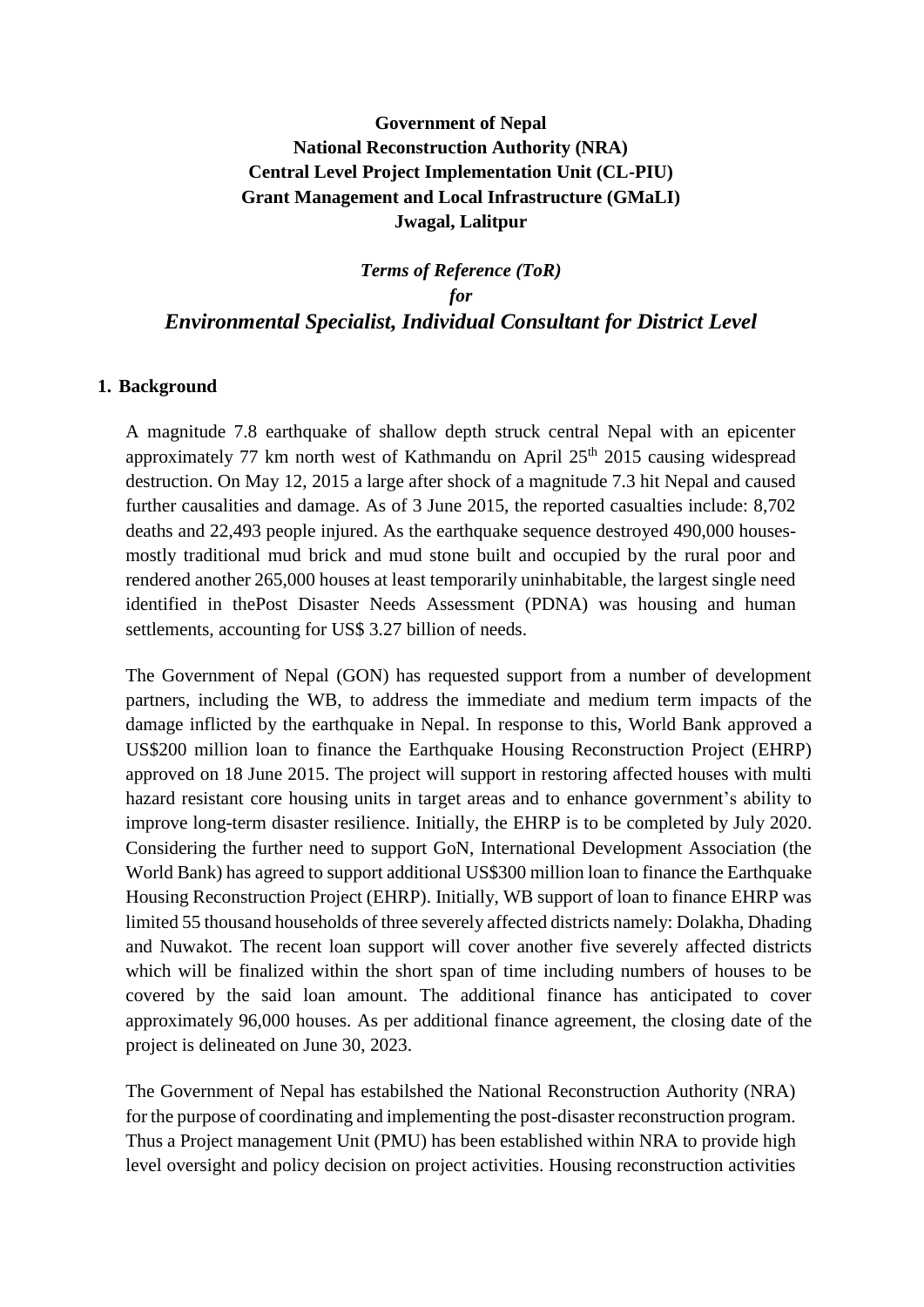will be implemented by dedicated Project Implementation Units (PIUs) in Central Level Project Implementation Unit (CLPIU) of Building and in Central Level Project Implementation Unit (CLPIU) of Grant Management and Local Infrastructure (GMaLI) under the NRA.

NRA has already established a Central Level Project Implementation Unit (CL-PIU) at centre and District Level Project Implementation Unit (DL-PIU) at districts. CL-PIU is implementing safeguard activities in 11 districts of severly affected districts. Through the second additional financing 17 less affected districts are also elegible to use the IDA Loan and need to be implemented ESMF. As per the requirement, the CL-PIU intends to hire Five (5) Individual consultants on cluster basis for 17 less affected districts as **Environmental Specialist,** hereafter referred to as the Consultant.

## **2. Objective of the assignment**

The NRA/PMU is preparing to restore and improve the living condition of the victims of the earthquake by reconstructing the destroyed and damaged houses with an adequate seismic standard in the districts severely affected by the earthquake, thereby contributing to sustainable socio-economic development of the region and build back better.

The main objective of hiring the Environmental Specialist, Consultant is to oversee and assist the GMaLI DL-PIU and CL-PIU, GMaLI for planning and coordinating and implementing environmental management activities, concerning all the environmental aspects of the Project at the district level and to ensure environmental performance of the project at district is in line with the ESMF of the project, country's environmental requirements, and the World Bank's environmental safeguard policies.

#### **3. Tasks and responsibilities**

The Consultant will perform the following tasks but not limited to:

- Review project documents including PDRF, design catalogue of houses and different work plan and guidelines developed by National Reconstruction Authority (NRA);
- Provide overall oversight and guidance in implementing GMaLI's ESMF/ESMP;
- Hold clear insight on environmental provisions of the POM as well as WB's environmental safeguard policies, country's environmental requirements including provision envisioned in Environmental Protection Act (EPA), Environmental Protection Regulations (EPR) and NRA Work Plan and Guidelines on forest and environment;
- At the District level, analyse environmental risks, environmental issues and integrate these into the overall/District-level planning and implementation of the project activities;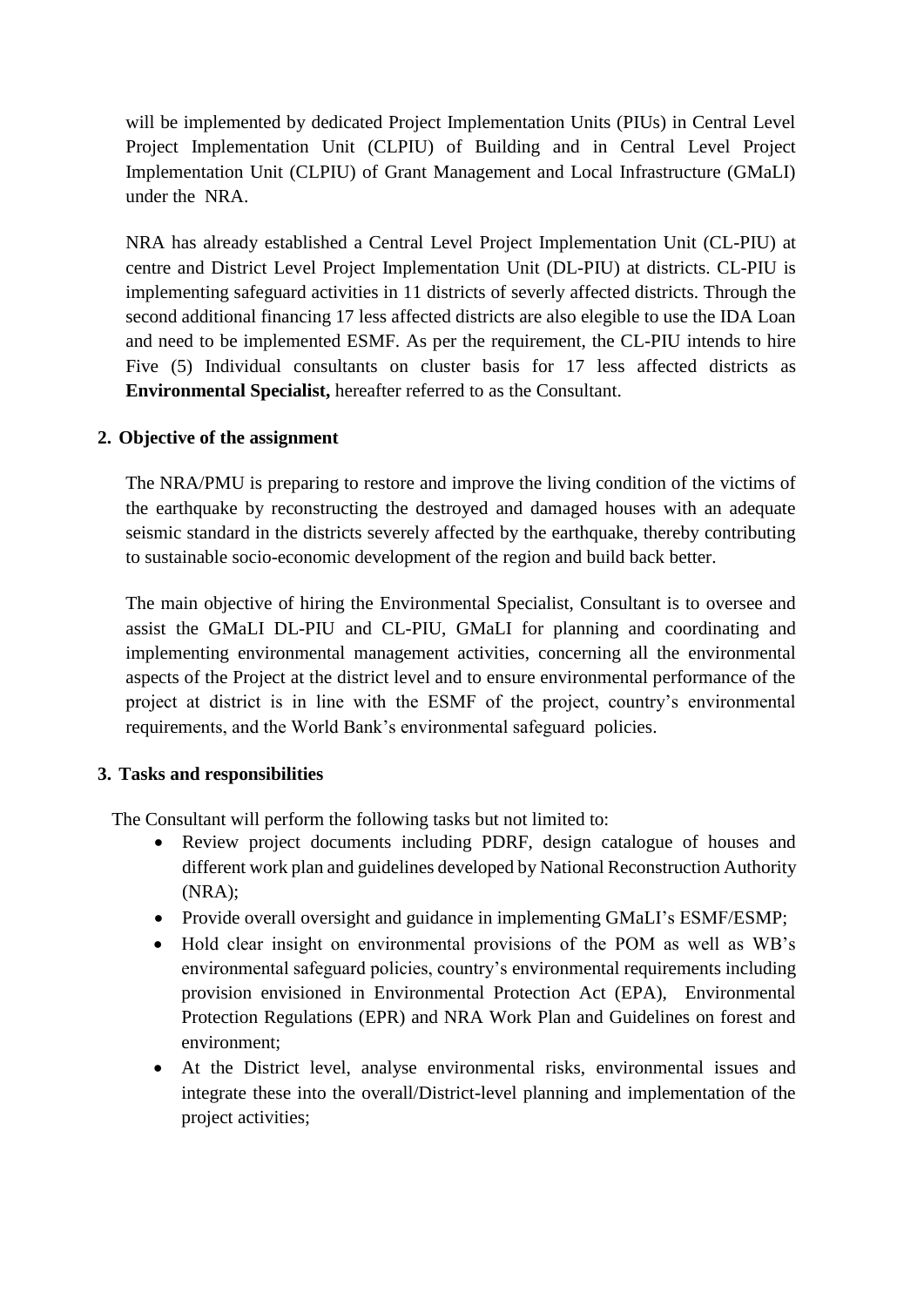- Facilitate in the implementation of ESMPs, coordinate with district agencies, and help in resolving environmental issues, provide clarifications and advices to DL-PIU;
- Coordinate among CL-PIU GMaLI, DLPIU, GMaLI and DL-PIU (Building) and other agencies on environmental matters relevant to project, including working together with other programs/ projects for building back better;
- Provide guidance and technical support to DL-PIUs on environmental matter including on mitigations, good practices, consultation, information dissemination, safeguard grievances handling/ management;
- Provide guidance and technical support, as needed, to DL-PIU in managing and complying with projects environmental safeguard requirements (such as in implementing ESMF/ESMP) including applicable requirements of the World Bank and Government of Nepal (GoN);
- Assist to DLPIU to review and verify project level ESMPs at the Municipal level, through local level consultation and site visits.
- Responsible to prepare a separate ESMP for any special environmental and social cases not covered by the project level ESMP
- Organize municipal level consultation and validation as a part of implementing project level ESMPs
- Maintain good communication and co-ordination with the local government bodies for effectively addressing safeguard activities;
- Prepare consolidated annual Environmental Safeguard Work Plan and assist to budgeting including plans for environmental monitoring, training and capacity building, orientation and awareness raising as part of DL-PIUs annual work plan in consultation with GMaLI DL-PIUs. Coordinate and support DL-PIUs in implementing these plans;
- Prepare project level environmental reports (monthly, quarterly, half yearly and annual) as necessary and submit to CLPIU;
- Monitor overall implementation of the ESMP and assess and ensure their compliance with the ESMF.
- Undertake field visits in affected settlements and hold supervision meetings and consultations;
- Support CL-PIU GMaLI in coordinating and interacting with district level agencies, Partner Organizations (POs), user group, I/NGOs, field Staff, Consultants, and contractors and guide them in addressing environmental issues related to the project activities;
- Assist CL-PIU in review of safeguard related documents including ESMF;
- Support CL-PIU, GMaLI and participate, if necessary, in the evaluation of POs and firms with environmental support responsibilities;
- Interact with the Environmental Specialist /Team Leader of CL-PIU, and DLPIU relevant officials of other agencies (government and non-government) and Environmental Specialist of the World Bank on environmental management activities of the project;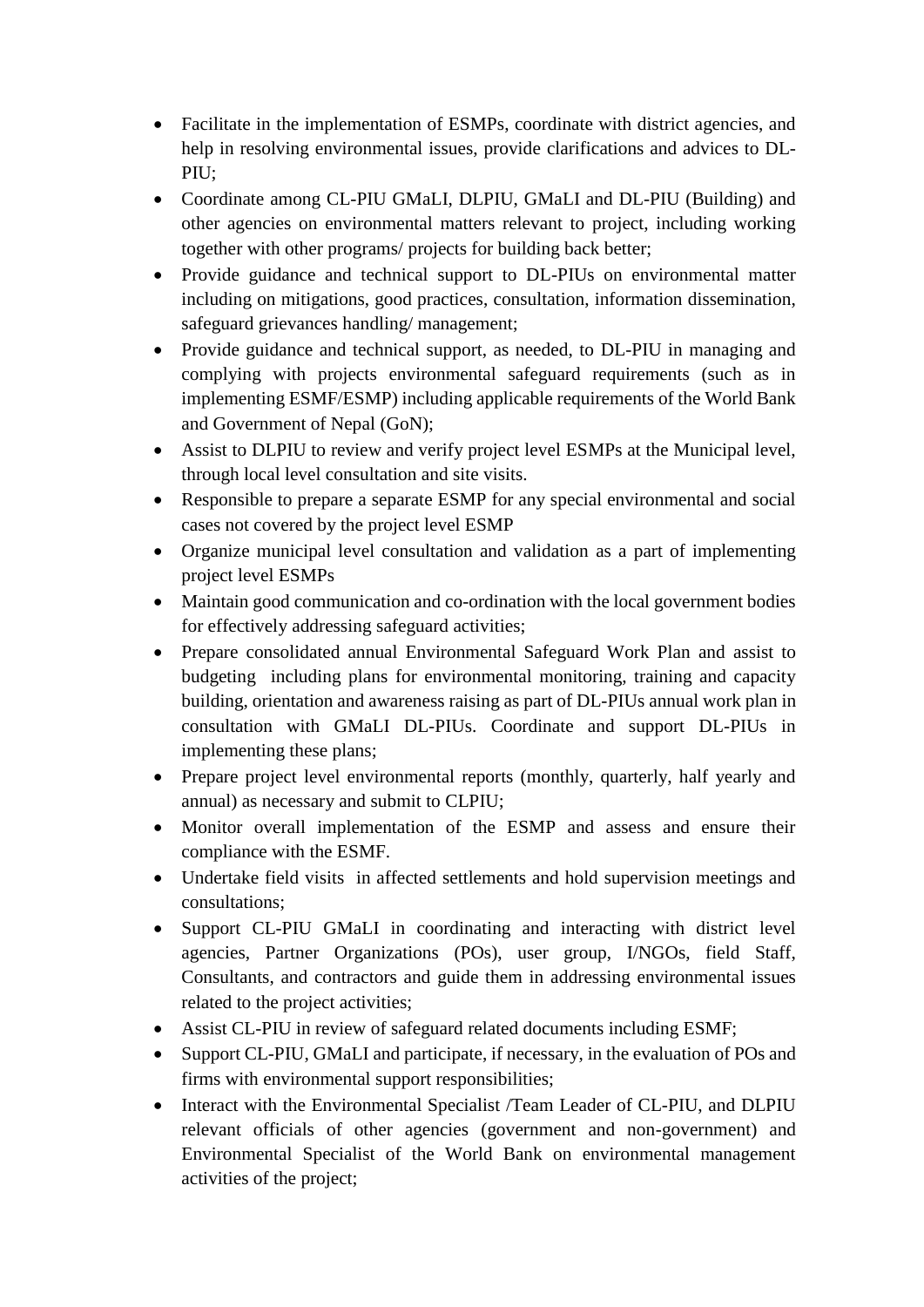- Document good practices and lessons learned for dissemination within the GoN and externally;
- Provide support to PIU in commissioning, including hiring and managing consultant for different safeguard assignment including third party monitoring of environmental compliance and performance;'
- Participate in review meetings, orientation and workshop organized by DL-PIU/CL-PIU and other stakeholders of the project and,
- Any other relevant activity pertaining to scope and objective of assignment designated by the GMaLI DL-PIU/CL-PIU to ensure proper implementation of the environmental measures in the project district;

#### **4. Management of Assignment**

The GMaLI DL-PIU will administer the Consultant's work. The Consultant will work in close coordination with the GMaLI and Building DL-PIUs, M/RM, etc.In order to accomplish the roles and responsibility in timely manner, s/he has to start the work immediately after signing the contract agreement. The Consultant is responsible for coordination with GMaLI and Building DL-PIUs and other stakeholders. Similarly GMaLI DL-PIU will facilitate the Consultant to coordinate with stakeholders/offices. The Consultant shall perform the task under the guidance of GMaLI DL-PIU. S/he will report to the CLPIU through the GMaLI DL-PIU and s/he will be required to spend the entire assignment period on proposed cluster/districts, with frequent visit to project district/site as per the requirement.

#### **5. Selection of the Consultant**

A Consultant will be selected in accordance with "The World Bank's Procurement Regulations for IPF Borrowers: Procurement in Investment Project Financing Goods, Works, Non-Consulting and Consulting Services, July 2016 (Revised November 2017), Section VII: Approved Selection Methods Consulting Services/ Para 7.36 & 7.37: Open Competitive Selection of Individual Consultants".

#### **6. Duration of Assignment**

The duration of the consultant's services shall be 9 months.

#### **7. Payment to Consultant**

Payments toward monthly remuneration will be made based on the time sheet supported by progress reports. The out of pocket expenses shall be paid after completion of said task and upon submission of bills or invoices and said reports.